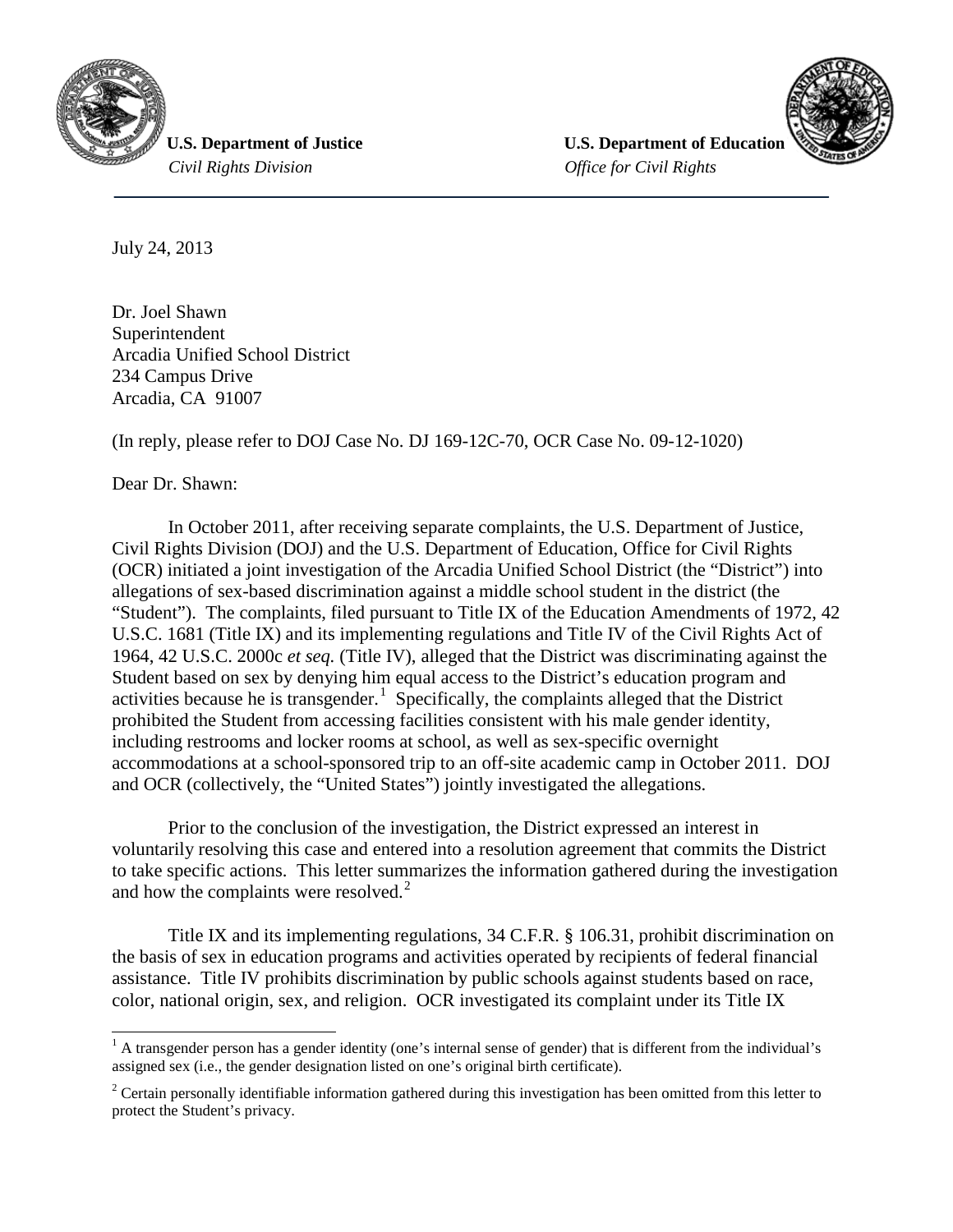authority. DOJ investigated its complaint under its Title IV authority. The District is a public school district that receives federal funds, and therefore is subject to the requirements of both Title IX and Title IV. In the context of this investigation, the United States applied the same legal standards under Title IX and Title IV.

School districts are responsible for providing students with a nondiscriminatory educational environment. Under Title IX, "[n]o person in the United States shall, on the basis of sex, be excluded from participation in, be denied the benefits of, or be subjected to discrimination under any education program or activity receiving Federal financial assistance." 20 U.S.C. § 1681(a). Under the Title IX regulations, a school district may not treat individuals differently on the basis of sex with regard to any aspect of services, benefits, or opportunities it provides. 34 C.F.R. §§ 106.31(a)-(b). All students, including transgender students and students who do not conform to sex stereotypes, are protected from sex-based discrimination under Title IX and Title IV. $3$ 

# **Summary of Investigation**

The Student, a rising ninth grader in the District, has attended school in the District since Kindergarten. The Student was a seventh grader at a middle school in the District at the time of the complaints. The Student, who was assigned the female sex at birth, identified as a boy from a very young age. With his family's support, he began consistently to assert his male gender identity and commenced a gender transition from female to male during his fifth grade year, the 2009-2010 school year, while attending an elementary school in the District.<sup>[4](#page-1-1)</sup>

During that school year, the Student participated in a District-sponsored overnight academic camp trip for fifth graders, where he was assigned to a girls' cabin. At the camp, the Student was teased and socially ostracized by his female cabin-mates, who did not perceive him to be a girl. At school, he faced some harassment from classmates because of his masculine clothing and hairstyle, which did not conform to female stereotypes. For example, on one occasion, a classmate referred to him as "it." Based on these incidents, the Student and his family decided to commence his gender transition over spring break of that year. To effectuate

<span id="page-1-0"></span> 3 *See, e.g., Pratt v. Indian River Cent. Sch. Dist.,* No. 7:09-CV-0411, 2011 WL 1204804, at \*11 (N.D.N.Y. Mar. 29, 2011); *Doe v. Brimfield Grade Sch.,* 552 F. Supp. 2d 816, 823 (C.D. Ill. 2008); *Montgomery v. Independent Sch. Dist. No. 709*, 109 F. Supp. 2d 1081, 1090 (D. Minn. 2000); Letter of Findings, Tehachapi Unified School District, OCR Case No. 09-11-1031, DOJ Case No. DJ 169-11E-38, at 2 (June 30, 2011), available at [http://www.justice.gov/crt/about/edu/documents/tehachapiagreement.pdf.](http://www.justice.gov/crt/about/edu/documents/tehachapiagreement.pdf) In the employment context, federal courts and administrative agencies have applied Title VII of the Civil Rights Act of 1964, the federal law prohibiting sex discrimination, to discrimination against transgender individuals based on sex, including nonconformity with sex stereotypes and gender identity. *See, e.g., Glenn v. Brumby*, 663 F.3d 1312, 1315-20 (11th Cir. 2011); *Barnes v. City of Cincinnati*, 401 F.3d 729, 737 (6th Cir. 2005); *Smith v. City of Salem*, 378 F.3d 566, 572-75 (6th Cir. 2004); *Schroer v. Billington*, 577 F. Supp. 2d 293, 303-08 (D.D.C. 2008); *Macy v. Holder,* Appeal No. 0120120821, 2012 WL 1435995, at \*4-11 (U.S. Equal Emp't Opportunity Comm'n Apr. 20, 2012). Courts rely on Title VII precedent to analyze discrimination "on the basis of sex" under Title IX. *See, e.g.*, *Franklin v. Gwinnett Cnty. Pub. Sch.*, 503 U.S. 60, 74 (1992); *Murray v. N.Y. Univ. Coll. of Dentistry*, 57 F.3d 243, 249 (2nd Cir. 1995).

<span id="page-1-1"></span><sup>4</sup> A gender transition is the experience by which a transgender person goes from living and identifying as one's assigned sex to living and identifying as the sex consistent with one's gender identity. A gender transition often includes a "social transition," during which an individual begins to live and identify as the sex consistent with the individual's gender identity, with or without certain medical treatments or procedures.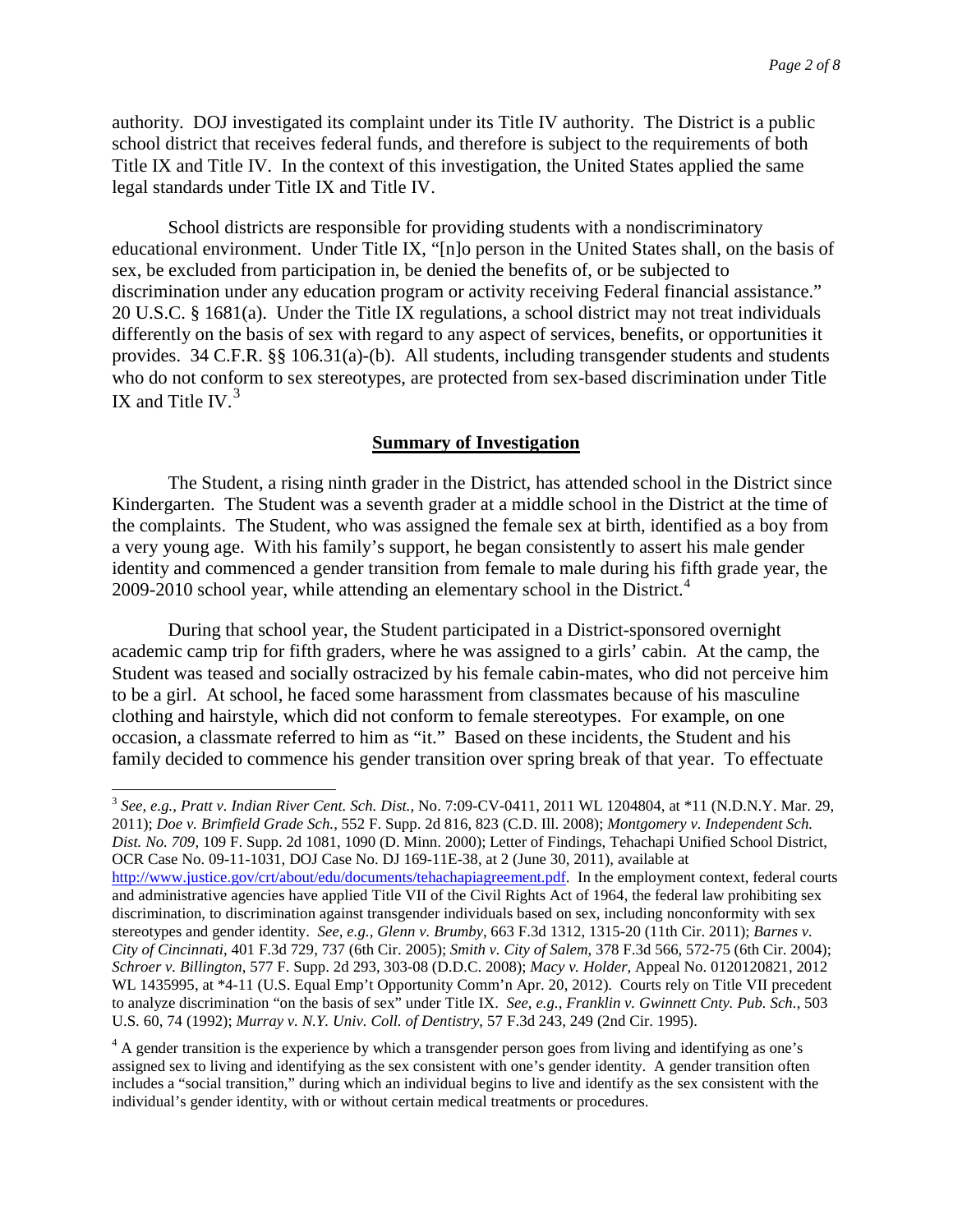his transition, the Student, among other things, adopted a new, traditionally male first name; expressed a desire to be referred to with masculine pronouns; and continued outwardly to present as a male, including in his clothing and hairstyle. The Student's parents worked with his teacher and school administrators to ensure a smooth transition. According to the District and the Student's family, the Student's classmates, notified of the transition by their teacher, accepted him as male immediately, and the harassment of the Student ceased. With the consent of the Student's parents and the school, the Student used a gender-neutral restroom for the remainder of his fifth grade year.

The Student completed elementary school without further incident and has not experienced any peer harassment while in middle school. He has consistently and uniformly identified and presented as male in school and all other aspects of his life, including through his traditionally masculine clothing and hairstyle, adoption of a male name, and preference to be called by masculine pronouns. All of the witnesses interviewed by OCR consistently indicated that the Student is accepted and treated as a boy by his classmates and teachers. Although some students know his transgender status (including students with whom he went to elementary school), a number of his current middle school classmates do not. As part of his transition, the Student is under the care of healthcare professionals.

In October 2011, DOJ and OCR received complaints alleging that: (1) the District prohibited the Student from using sex-specific restroom and locker room facilities designated for boys during his sixth and seventh grade years, and (2) the District refused to permit the Student to stay in a cabin with other male students at an overnight camp sponsored by the District in October 2011 during his seventh grade year, requiring instead that he stay in a cabin separate from all of his classmates with his parent or another adult chaperone. After receiving the complaints, DOJ and OCR jointly pursued an investigation of these allegations. The investigation included site visits by OCR staff to the District schools attended by the Student and the overnight camp site; interviews with District administrators and faculty, camp administrators, the Student and his family, parents of some of the Student's classmates, California Department of Education ("CDE") officials, administrators in other California school districts with policies addressing transgender and gender nonconforming students, and other gender identity experts; and a review of documentation provided by the Student's family and the District.

# **1. Access to Restrooms and Locker Rooms**

The student entered the sixth grade at his middle school in the 2010-2011 school year. Prior to the start of that school year, the Student's parents met with middle school and District administrators to discuss the Student's transgender status. During this meeting, the Student and his parents requested that the District permit the Student to use male-designated restrooms and locker rooms at the middle school, in accordance with the Student's and family's wishes, as informed by medically appropriate standards of care recommended by the Student's healthcare providers.<sup>[5](#page-2-0)</sup> Citing generalized concerns about safety and privacy, the District refused this

<span id="page-2-0"></span><sup>&</sup>lt;sup>5</sup> At various points, including prior to the seventh grade camp trip, the Student's parents provided the District information, including from his healthcare providers, that the medically-appropriate standard of care for a transgender adolescent is for the young person to be supported in their social transition to his or her self-identified gender, and that schools should therefore treat a transgender student as the gender consistent with his or her gender identity in all settings, including routine activities and access to sex-specific facilities.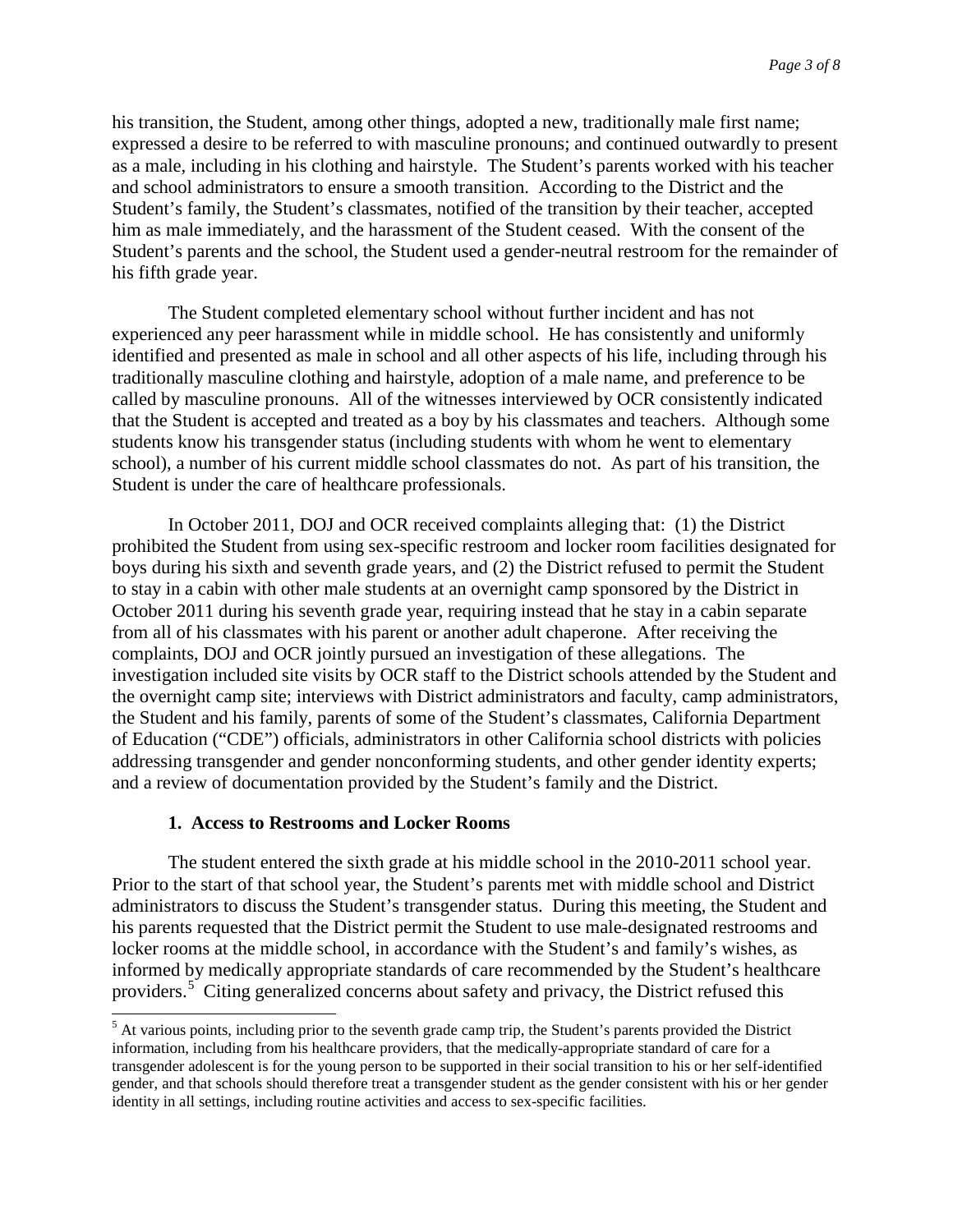request, requiring instead that the Student use the private restroom in the school health office as both a restroom and changing area for physical education (P.E.) class. The health office is located on the first floor of the school, some distance away from the school gym and the location of the Student's sixth grade classes. The Student's parents agreed to this arrangement because, at the time, they remained unsure of the best arrangements for their son. Nevertheless, over the course of his sixth grade year, the Student became increasingly unhappy with the arrangement because it made him feel "different" and called unwanted attention to his situation with other classmates. Based on these problems, in summer 2011 following completion of the Student's sixth grade year, the parents renewed their request that the Student be permitted to use the maledesignated facilities in the seventh grade. The District refused to reconsider the earlier arrangement.

In both sixth grade and seventh grade, the Student regularly missed class time in both P.E. and other subjects because of the distance of the health office from the gym and his classrooms. For P.E., all students are required to change clothes before and after P.E. In sixth grade, the Student was dismissed early from the class preceding P.E. to ensure that he had adequate time to change his clothes. His sixth grade P.E. teacher sometimes dismissed him early in order to give him time to change out of his gym clothes. On several occasions, the Student's P.E. teacher instructed the students who were in the locker room not to change into their gym clothes; because the Student was not in the locker room, the Student did not receive this instruction and was the only student to come to class in his gym clothes, calling further unwanted attention to him. Because he was required to store his gym clothes in a bin under the cot used by students who were not feeling well, when retrieving his gym clothes the Student sometimes faced questions from other students in the health office. The restroom arrangement created similar difficulties. To use the restroom during class time, the Student was required to walk across campus, missing class time and facing questions from classmates about the length of time he was away. The Student occasionally found the health office locked, requiring him to find an employee to unlock it for him. Similar difficulties occurred on other occasions, such as during an evening dance, when the Student was unwilling to ask for special permission to leave the dance area and look for an employee to unlock the health office for him. Eventually, the Student avoided using the restroom altogether.

There is no dispute the District treated the student differently than other students because of his gender identity. During the investigation, the District advised the United States, as it had the Student and his parents, that its decision to restrict the Student's access to all student restrooms and locker rooms was motivated by concerns related to the safety and privacy of the Student and other students. In November 2011, OCR toured school facilities, including the male-designated restrooms and locker rooms, as well as the health office facility that the Student was required to use for a restroom and changing area. OCR observed that the boys' locker room had non-functional showers and private changing areas. Witnesses, including the Student's P.E. teacher, the school's former principal, the vice-principal, the complainants, and other parents consistently stated that students did not fully disrobe when changing for P.E. Additionally, the District's superintendent and deputy superintendent, the school principal, former principal and vice-principal, the Student's guidance counselor, and seven teachers, including the Student's P.E. teacher, consistently reported that the middle school has an excellent safety record, and that there were no known instances of peer-on-peer harassment in the restrooms, locker rooms, or elsewhere in the school, including any involving the Student. During the investigation, OCR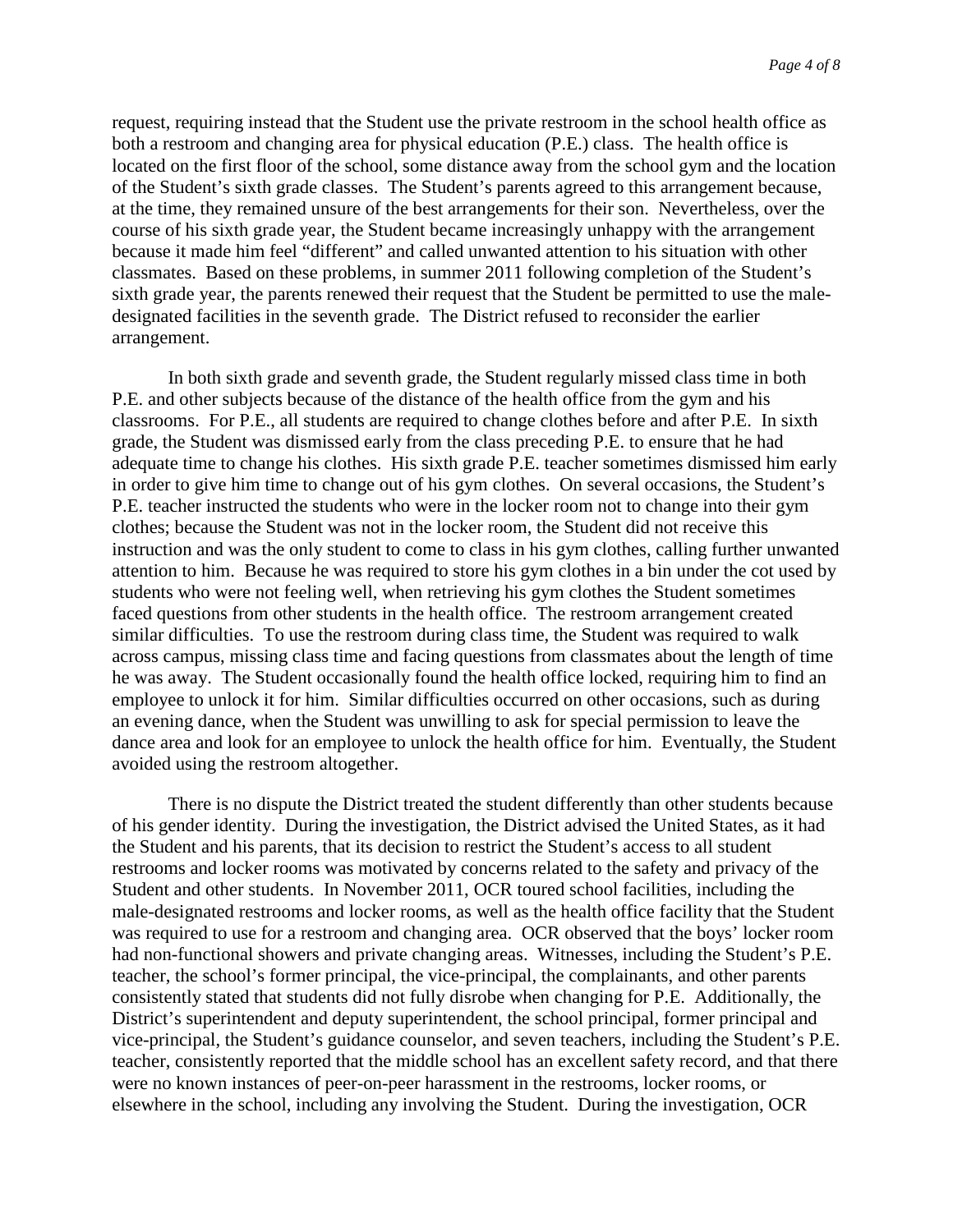also interviewed the director of a summer camp that the Student attended the summer before sixth grade, which was housed in his middle school building, during which he used maledesignated facilities at the school with the camp's knowledge and without incident.

Despite these facts, District officials acknowledged that, at the time of the complaints, they had not considered any reasonable alternative arrangements for the Student's use of restroom and changing facilities that would have been less burdensome on the Student.

## **2. Access to Field Trip Accommodations**

In October 2011, the District sponsored an overnight trip for all seventh graders to an academic camp at a private outdoor educational camp facility in California. The facility has cabins as sleeping accommodations. The academic camp trip is considered by students to be a highlight of the seventh grade year, in part because it is the first overnight school-sponsored trip without parent chaperones. In August 2011, the Student's parents contacted the District to request that the Student be allowed to stay in a cabin with male peers at the camp. The District refused the parent's request, requiring as a condition of the Student's participation in the trip that he stay in a private cabin on his own, separate from all of his classmates and chaperoned by his parent or a District administrator.

Before the trip, all students, including the Student, were permitted to submit a list of classmates with whom they wished to share a cabin. Several of the Student's male friends, including boys who were aware of his transgender status, requested the Student as a cabin-mate. The Student submitted a request listing these classmates as well. The District did not permit him to stay in a cabin with these students. The Student became very upset by the District's decision to require him to stay in his own cabin and became very distracted from his school work. Until several days before the camp, the Student considered not participating in the trip at all. At this time, the family filed the complaints with OCR and DOJ.

After receiving the complaints and reviewing supporting documentation provided by the Student's attorney, OCR and DOJ separately contacted the District by telephone regarding its plans for the Student for the rapidly approaching camp trip. During those calls, the District confirmed its plan for the Student to stay in his own cabin with his parent and indicated that it would not change the plan prior to the camp. As with the facilities at school, the District referenced generalized safety and privacy concerns in prohibiting the Student from staying in a cabin with other students. The District also referenced advice provided by CDE and camp staff in support of their decisions.

The Student stayed in a separate cabin with his parent. At the camp, the Student was permitted to participate in camp activities with a group of boys from another cabin, but did not enter any student cabin during break periods or free time because he did not want to violate the District's rules and no one had told him that it was acceptable to do so.<sup>[6](#page-4-0)</sup> As a result, he was sad and upset throughout the trip. The Student faced questions from other students about his cabin arrangement. Because the Student was not comfortable being truthful about his circumstances, the Student felt that this dishonesty created a distance between him and his peers.

<span id="page-4-0"></span><sup>&</sup>lt;sup>6</sup> The Student's parent stated that a counselor of the boys' cabin had invited the Student to enter the cabin during break periods or free time, but that the Student did not feel comfortable absent explicit permission from the District.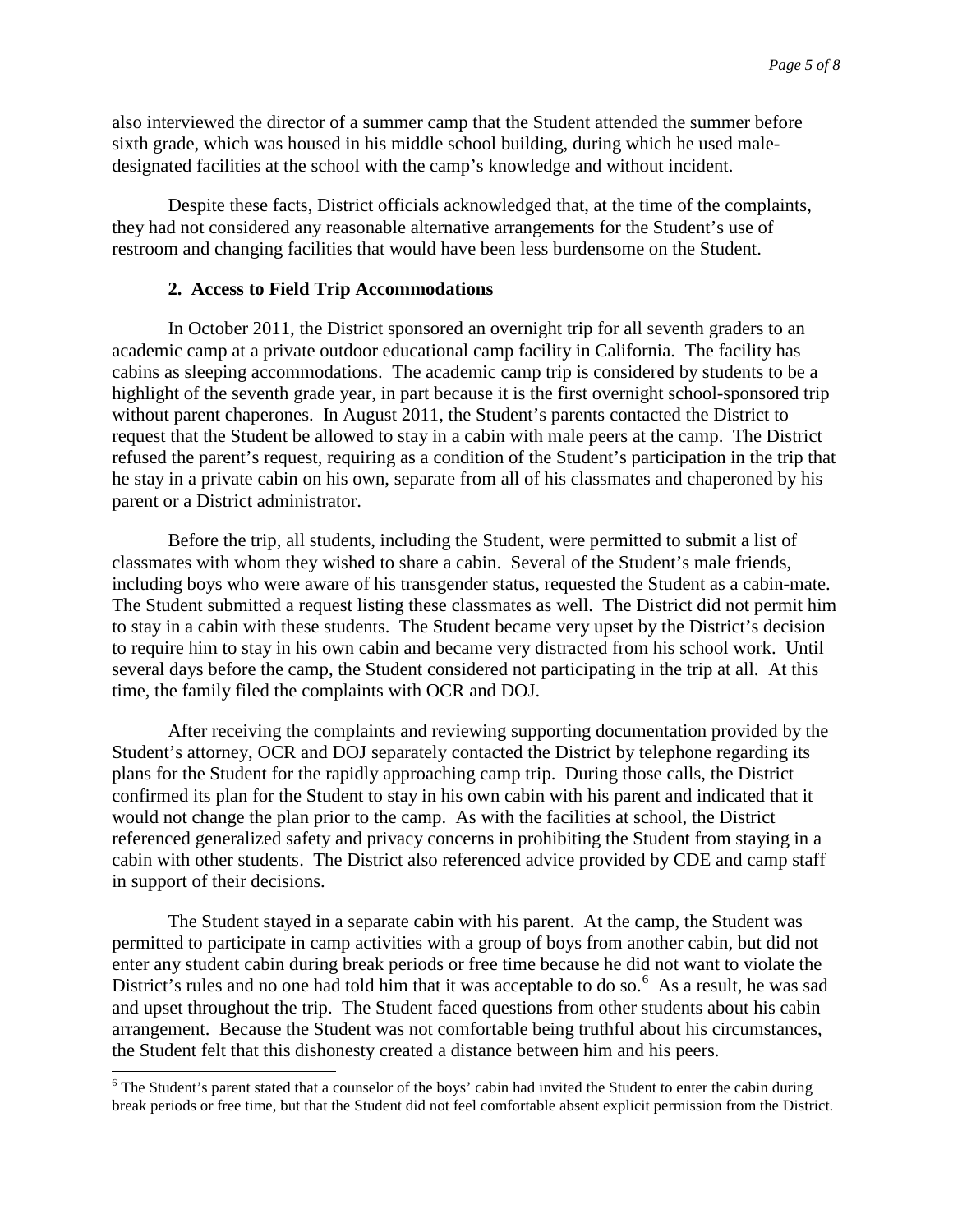In November 2011, OCR also visited the private camp facility and interviewed camp administrators. The toilet, sink, and shower areas were all separate, single-stall, individuallylocking rooms, such that no student would shower, use the restroom, or be required to change in front of other students. The camp administrators stated that they had presented several options to the District that would have allowed the Student to stay in a cabin with his classmates, such as assigning a second adult chaperone to the Student's cabin or permitting him to lodge with a smaller number of boys who were aware of his status. However, the District acknowledged that it did not present these options to the Student or his family. The camp administrators and District confirmed that the District independently made the final decision to require the Student to stay in a separate cabin with his parent. The District also stated that it sought advice on the camp accommodations from CDE, and that CDE agreed that the separate cabin was an acceptable arrangement for the Student. However, CDE staff told OCR and DOJ that the District provided limited information regarding the camp and the Student's circumstances, and that they were not informed that the Student was well-accepted by his peers, some of whom had requested him as a cabin-mate, or that the camp administrators offered alternative sleeping accommodations.

In February 2012, during the pendency of the United States' investigation and as a result of a change in state law, the Student's parents obtained an identification document for the Student reflecting the Student's male gender; they provided this document to the District. Subsequently, the District began permitting the Student to use the boys' restrooms and locker rooms at the middle school in April 2012. Since that time, the Student has used the maledesignated facilities without experiencing any harassment and the District has indicated that there have been no incidents related to the Student's use of those facilities. Although since April 2012 the District has permitted the Student to use the male-designated facilities, it has not developed any policies or procedures addressing the treatment of transgender students.

In January 2013, the Student's family notified the United States of its continuing questions and concerns about the permanence of the existing arrangements, particularly in light of the Student's impending matriculation at the District's high school.

On April 23, 2013, the United States shared with the District concerns about the District's response to the family's request that the Student be permitted access to sex-specific facilities prior to 2012, including that the District had not considered reasonable alternatives that would have been less burdensome on the Student during his sixth and seventh grade years. Additionally, the United States shared concerns about the District's unwillingness to recognize the Student's consistent and uniform gender presentation in the absence of an identification document. The United States also conveyed the family's concern about future arrangements to the District. Lastly, the United States shared with the District, and the District affirmed, that its investigation had not revealed safety or privacy issues for the Student or other students at the time of the complaints.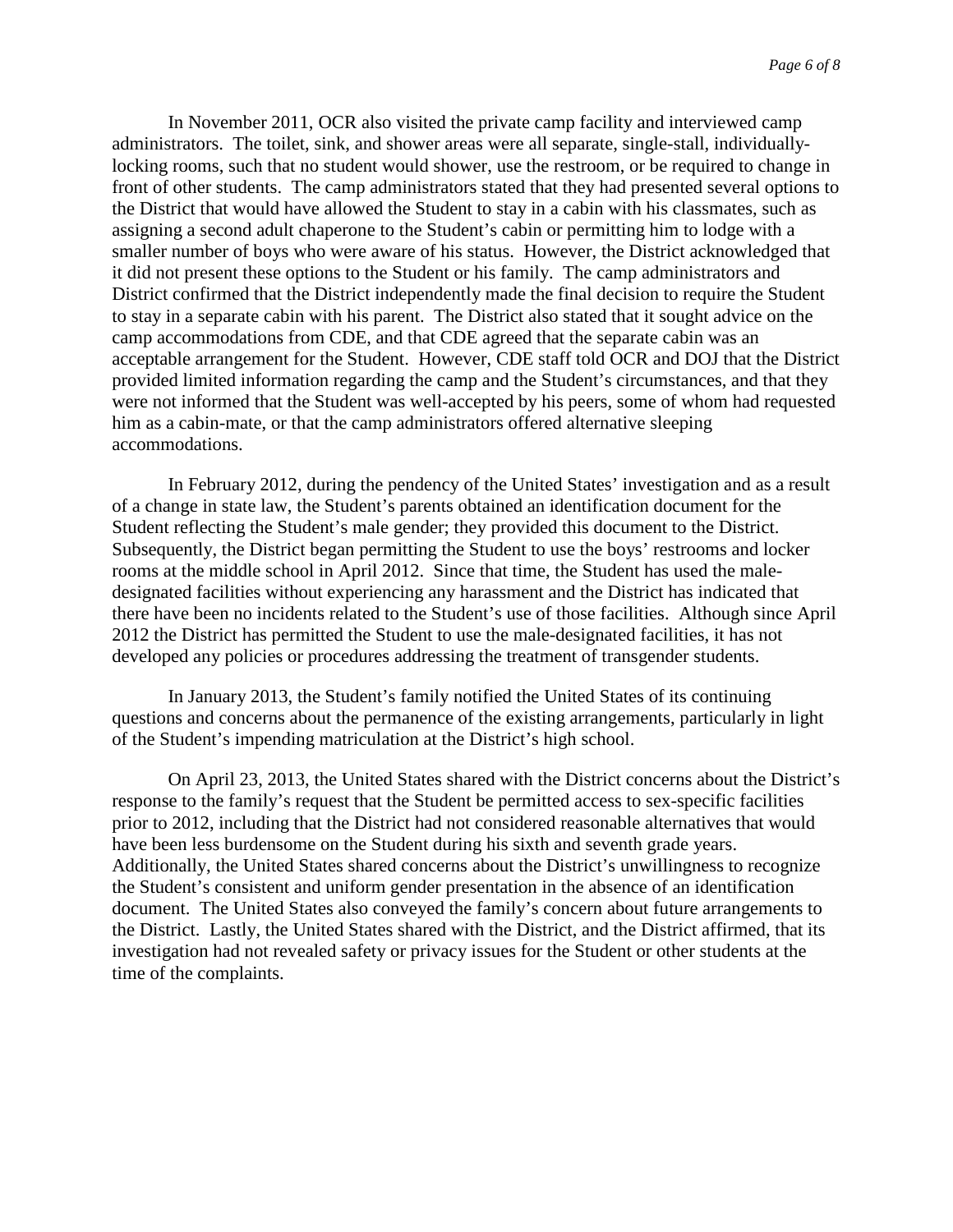#### **Voluntary Resolution Agreement**

The District, without admitting any violation of federal law, voluntarily agreed to enter into the attached Resolution Agreement with the United States to resolve the complaints. The Resolution Agreement memorializes the District's previous decisions to permit the Student to use male-designated facilities at school and on school-sponsored trips and to otherwise treat the Student as a boy in all respects. The District has also agreed to take other actions to ensure that the District continues to treat all students, including the Student and other transgender students, in a nondiscriminatory manner, including by amending its policies and procedures, training staff, and ensuring appropriate supports for the Student and other transgender students who request it.

### **Conclusion**

The United States has determined that, once implemented, the Resolution Agreement will resolve the issues in this complaint. Therefore, the United States is closing this complaint as of the date of this letter. The United States will monitor the implementation of the enclosed Resolution Agreement and may reopen the investigation if the District does not comply with the Agreement. The United States is notifying the Complainant of the closure of this complaint concurrently. This concludes the United States' investigation of this complaint and should not be interpreted to address the District's compliance with any other regulatory provision or to address any issues other than those addressed in this letter.

This letter is not a formal statement of OCR policy and should not be relied upon, cited, or construed as such. OCR's formal policy statements are approved by a duly authorized OCR official and made available to the public.

It is unlawful to harass, coerce, intimidate or discriminate against any individual who has filed a complaint, assisted in a compliance review, or participated in actions to secure protected rights.

Under the Freedom of Information Act, this document and related records may be released upon request or made public by the United States. In the event that the United States receives such a request or intends to make these documents public, the respective agency will seek to protect, to the extent provided by law, personal information that, if released, could reasonably be expected to constitute an unwarranted invasion of privacy.

The United States thanks you and your staff for your cooperation during this investigation. If you have any questions regarding this letter, please contact DOJ attorneys Whitney M. Pellegrino or Joseph J. Wardenski at (202) 514-4092, or OCR attorneys Zachary Pelchat, Suzanne Taylor, or Kendra Fox-Davis at (415) 486-5555.